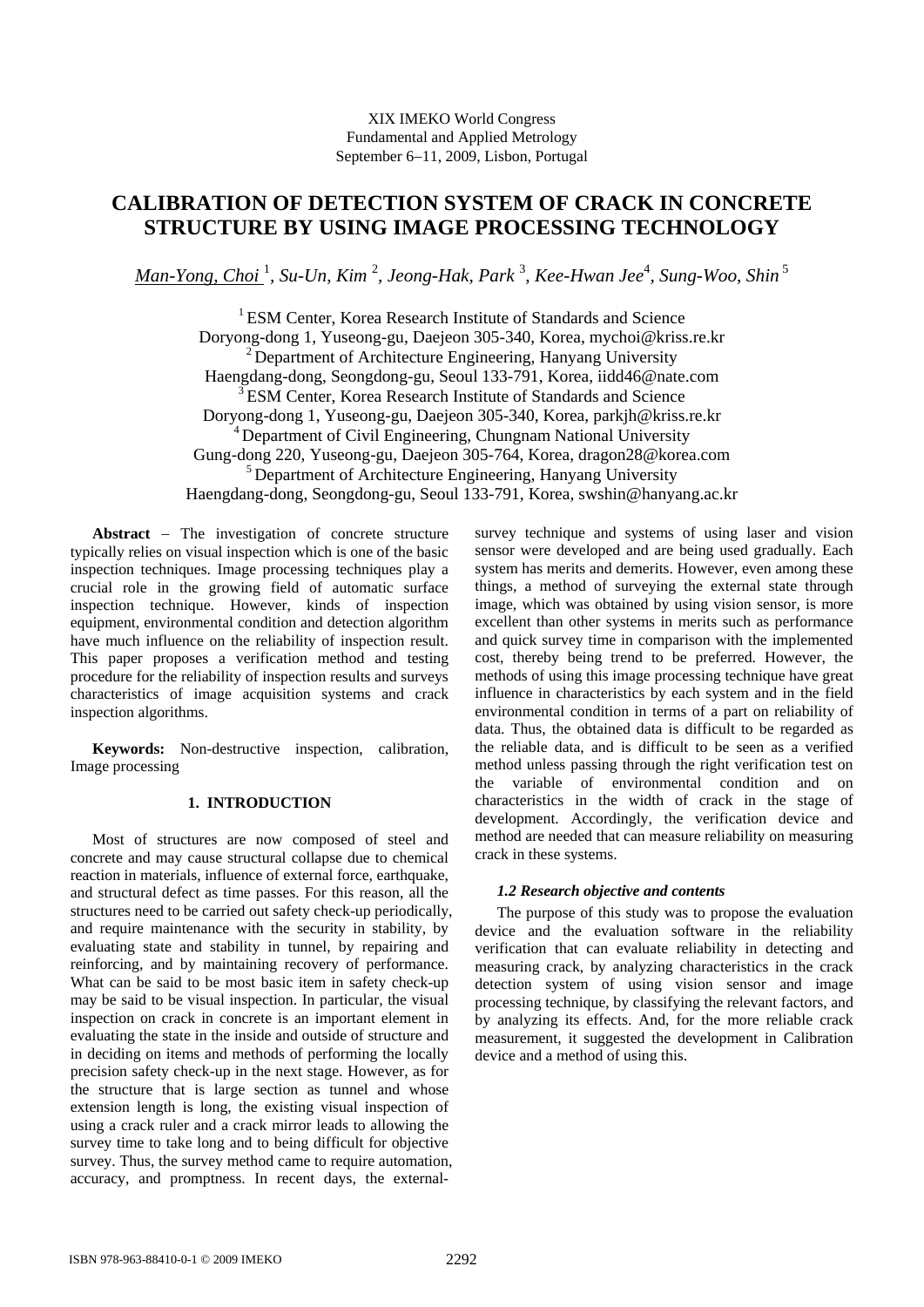## **2. ANALYSIS OF INFLUENTIAL FACTORS IN THE CRACK DETECTION SYSTEM OF USING DIGITAL IMAGE PROCESSING TECHNIQUE**

### *2.1 Principle of the crack detection system*

The present status for a system of detecting crack in tunnel by using vision sensor and digital image processing at home and abroad is as Fig. 1. In particular, it is being much used actually in Japan as the external-survey method for safety check-up in tunnel.



(a) Inspection system of the tunnel lining using an Infrared camera and CCD cameras(Teito Rapid Transport Authority, Japan).



(b) Inspection system of the tunnel lining using CCD cameras (KMTL, Korea)

#### Fig. 1. Detection system of crack in tunnel

Even in addition to this, the crack detection systems of using vision sensor are being developed continuously such as portable system of easily detecting crack by using vision sensor, system of detecting crack in tunnel by using single vision sensor, and device of detecting crack in remotedistance structure of using vision sensor. These systems are the methods of obtaining value of information on width and length by acquiring and analyzing image through using vision sensor and by detecting the crack part on the surface as for concrete structure. The use of this method leads to being capable of surveying more quickly and accurately than the existing visual inspection by a person. Especially, in case of structure whose extension length is long and whose section is big as the tunnel (subway, road tunnel, and waterway tunnel, etc.), the use of this method leads to being able to see great effect in the temporal and economical aspect and in the accuracy. Given examining the principle of this crack detection system, it is as Fig. 2 .



Fig. 2 Composition of crack detection system in concrete structure

As for the surface of concrete structure, the analytical information (width, length, etc.) on crack and the crack processing image are obtained by changing the image signal, which was gained by using vision sensor, into the digital signal, storing it with image data, and then processing image. Factors, which influence here, include angular resolution in vision sensor, detection algorism, lighting condition, vibration, velocity, lens distortion, and angle with camera and shooting side. In particular, the angular resolution in vision sensor and the detection algorism come to have the greatest influence upon error in the crack-measurement value. And, this study described contents on this.

## *2.2 Angular resolution in the crack detection system*

In order to calculate width, length and others in crack, the real length, which is indicated by 1 pixel, needs to be known, thereby being able to be obtained given knowing the concrete surface area, which is shot by camera, and the pixel number in vision sensor.

$$
P_l = \frac{W_{DIST}}{R_{DIST}}\tag{1}
$$

Here,

 $P_l$ : Real length indicated by one pixel (mm/pixel)

 $W_{DIST}$  : Length in one side of the views (e.g. X-axis) length)

 $R_{\text{DIST}}$ : Pixel number in one side of CCD (e.g. X-axis pixel number)

The minimum width in crack measurement is determined by considering the pixel size as the calculating formula (1) given shooting concrete structure. In other words, given trying to measure up 0.1mm in the width of crack in case of detecting width of crack by calculating pixel number, which is a general method of detecting crack, the actual length, of which one pixel is in charge at least, should be less than 0.1mm. Accordingly, it shoots by establishing the area to be shot as angle of view in camera by considering the minimum width in crack measurement. However, this calculation of width, which uses pixel number, is reduced accuracy more in the less pixel number within the width of crack. This is because pixel is a tetragonal shape, thereby leading to difference in real length, of which one pixel is in charge, when crack is not the vertical-horizontal direction. When utilizing a system of using this system now, there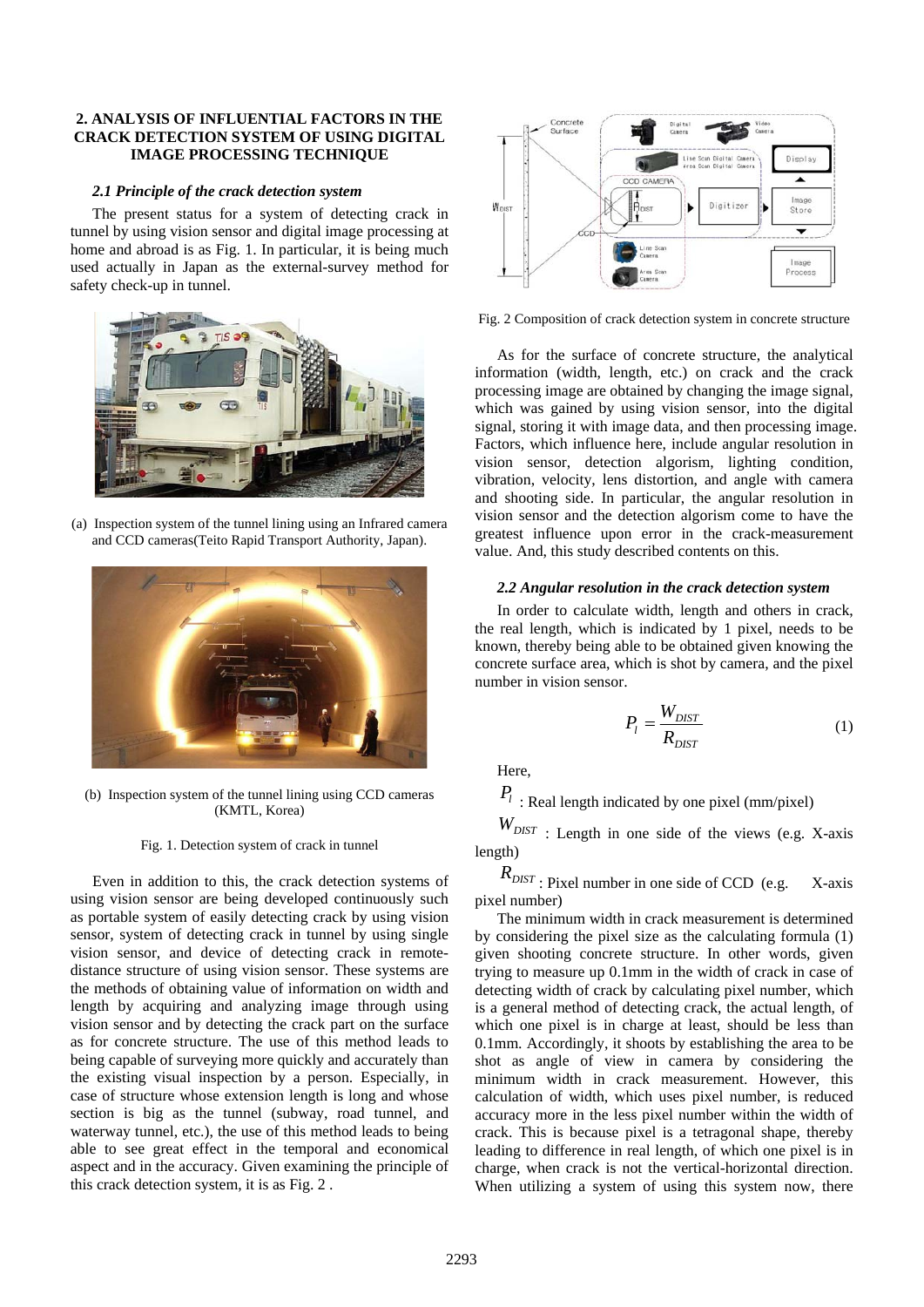needs to be enough consideration on this problem. This study aims to propose verification system that can test reliability and accuracy in the existing crack detection systems, by considering these characteristics.

## *2.3 Examination of Image Process in crack detection and measurement*

Image Process in crack detection and measurement is as Fig.3. Image signal, which entered through vision sensor, is changed into digital signal through digitizer, and is stored in the storage device. The stored data comes to pass through the image processing stage as Fig. 3 in order to detect and measure crack. Given indicating this with a picture, it is as Fig. 4.

In order to extract only crack following 8bit black-andwhite image processing as for the original image, which was obtained through camera, several filtering works are performed. Here, as the process of Crack Detection Filters is the one in order to separate the crack sphere and the noncrack sphere (background), it is generally form with histogram equalization and binarization.

As histogram equalization is what improves the contrast in image by correcting effect caused by light and noise, Mopology technique is used. [5]

As for pixels that have diverse brightness values following histogram equalization, the crack part and the non-crack part are separated by changing brightness value in pixel into 0(black) and 1(white) based on optional Threshold Value. Width, length, and coordinates are calculated by using pixel within the crack sphere after passing through this process. A calculating method was proposed diverse methods by many researchers. Several methods are being used every crack detection system. [1] [2] [3] [4]

What is an important problem in this image processing process is shown in the process of Crack detection filters, which extracts only the crack part. Still, as shown in Fig.5, the histogram value of boundary-part pixel in the crack sphere and the non-crack sphere is shown ambiguous difference from the histogram value in the central part of the crack sphere. Accordingly, depending on establishing the uncertain Threshold Value, a big error may occur in the measurement of width in crack. In order to reduce this error and to develop the more enhanced algorism, the experimental device is desperately needed that is available for quantitative experiment.



Fig. 3 Digital image processing course



Fig. 4 Image processing and crack analysis



Fig. 5 Crack image

### *2.4 Verification of measuring width in crack*

The most important part in a crack measurement method of using image processing is reliability in the measurement result. In particular, the measurement value on width is the most important item that has effect on durability and safety in concrete, and is higher in precision (0.1mm in unit), which is required, than length and location. Accordingly, given examining a research on this field so far on a method of verifying reliability on the measurement value in width of crack, generally as Fig. 6, the actual width of crack in concrete was measured and marked by using microscope or Crack Ruler, and was compared with the result value in image processing. [6][7]



Verification by measuring width in actual crack with crack microscope in this way is one method. However, there is necessity for device available for quantitative verification in order to verify width in the more correct crack.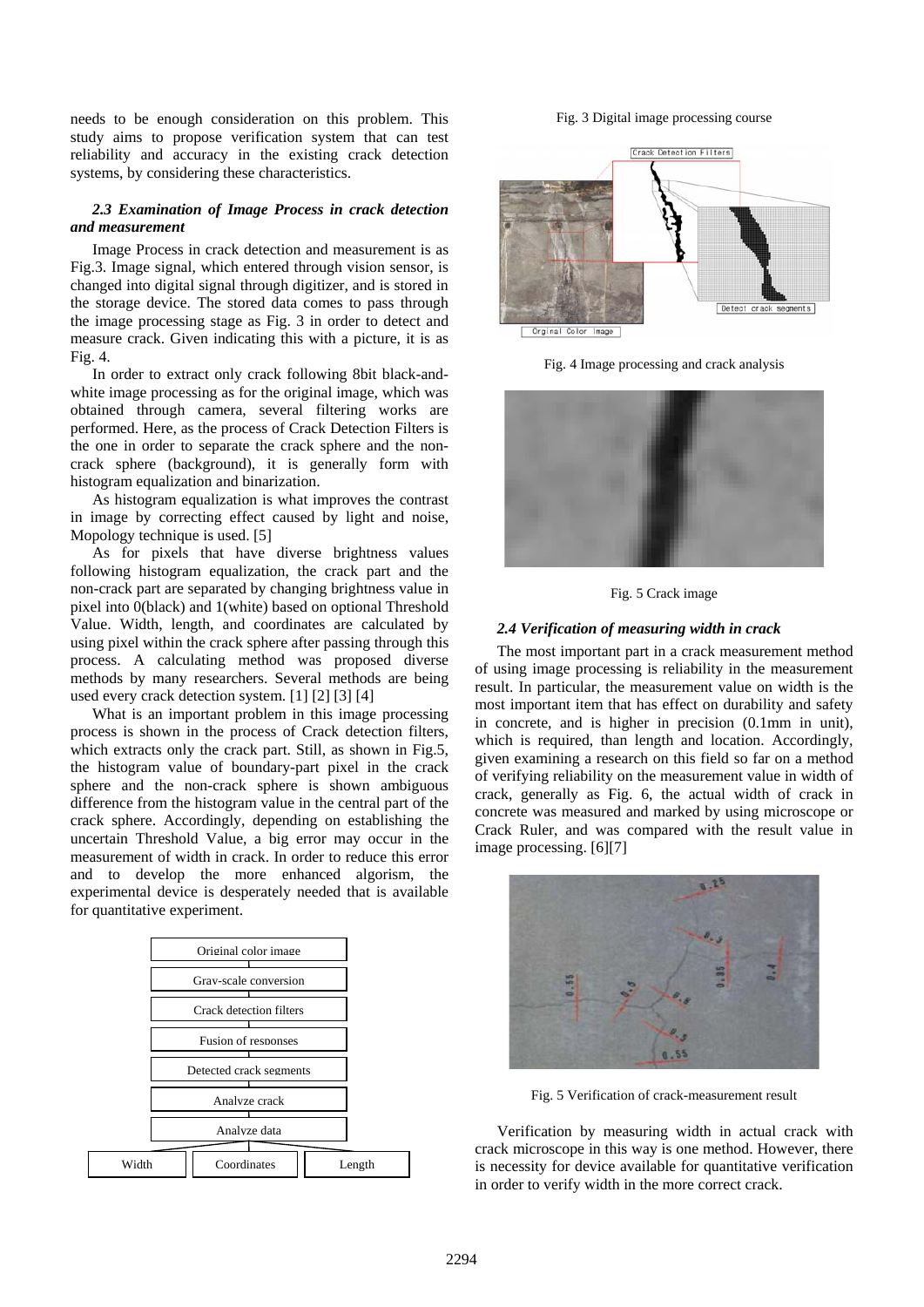## **3. DEVELOPMENT IN A SYSTEM OF VERIFYING RELIABILITY IN THE CRACK DETECTION DEVICE**

## *3.1 Development in device of verifying reliability in the crack measurement*

The crack detection system in the concrete structure of using vision sensor requires complex technology such as optics, electronics, mechanism, and computer science. This is because a method of using vision sensor can cause error in the measurement value of data according to environmental influence of the survey field in light of its feature. Aiming at measurement with reliability, the experiment and verification are needed on the environmental elements such as light, vibration, velocity, distance, lens distortion and on algorism of calculating width of crack according to features in CCD pixel. For the more correct verification on the conventional method of verifying width in crack, the verification system in Fig. 6 was developed that can verify a change and reliability in width of crack according to environmental elements such as angle & distortion in camera shooting, and effect of light.



(a) Whole image in verification system



(b) Device of controlling posture of Vision sensor



(c) Device of controlling width in crack

Fig. 6 System of verifying reliability

As for structure in this device, several kinds of vision sensors can be fixed. The width in crack can be controlled owing to being mounted the camera posture controller available for controlling distance and angle from specimen, and the specimen in diverse materials. It is composed of a crack-width controller available for revolution, a base device available for measuring the distortion level in shooting image, the views & length, and a lighting device available for controlling illumination in the views and controlling angle in the views and light source. A camera in the crack detection system, which will verify, is mounted on the posture controller. It shoots while proceeding with controlling the corresponding devices by item, which desire to be verified. After then, the measurement result in the width of crack is elicited and is verified in comparison with the SET value in the width of the verification device, by applying algorism, which is used by its system. The functions in the reliability verification system and the verification items are as Table 1.

Table 1 Principle and verification in the reliability verification device

|                                    | <b>Functions</b>                                                                  | Calibration items                                                              |
|------------------------------------|-----------------------------------------------------------------------------------|--------------------------------------------------------------------------------|
| Posture<br>controller in<br>Vision | Angle control with<br>specimen $20^{\circ} \sim 90^{\circ}$                       | Change in the crack<br>width on angle with<br>specimen                         |
| sensor                             | Distance control<br>with specimen<br>$20cm \sim 180cm$                            | Distortion phenomenon<br>distance<br>with<br>on<br>specimen                    |
| Crack-width<br>controller          | Crack-width control<br>specimen<br>in<br>$0.01$ mm ~ 200mm<br>$(0.01$ mm in unit) | Crack-width<br>measurement reliability                                         |
|                                    | Angle control in<br>specimen $0^{\circ} \sim 180^{\circ}$                         | $Change$ $in$<br>the<br>measurement value of<br>the width on angle in<br>crack |
| Base panel                         | Grid surface<br>treatment                                                         | Distortion<br>Value<br>Measurement                                             |
|                                    | 1mm in unit scale                                                                 | Shooting area                                                                  |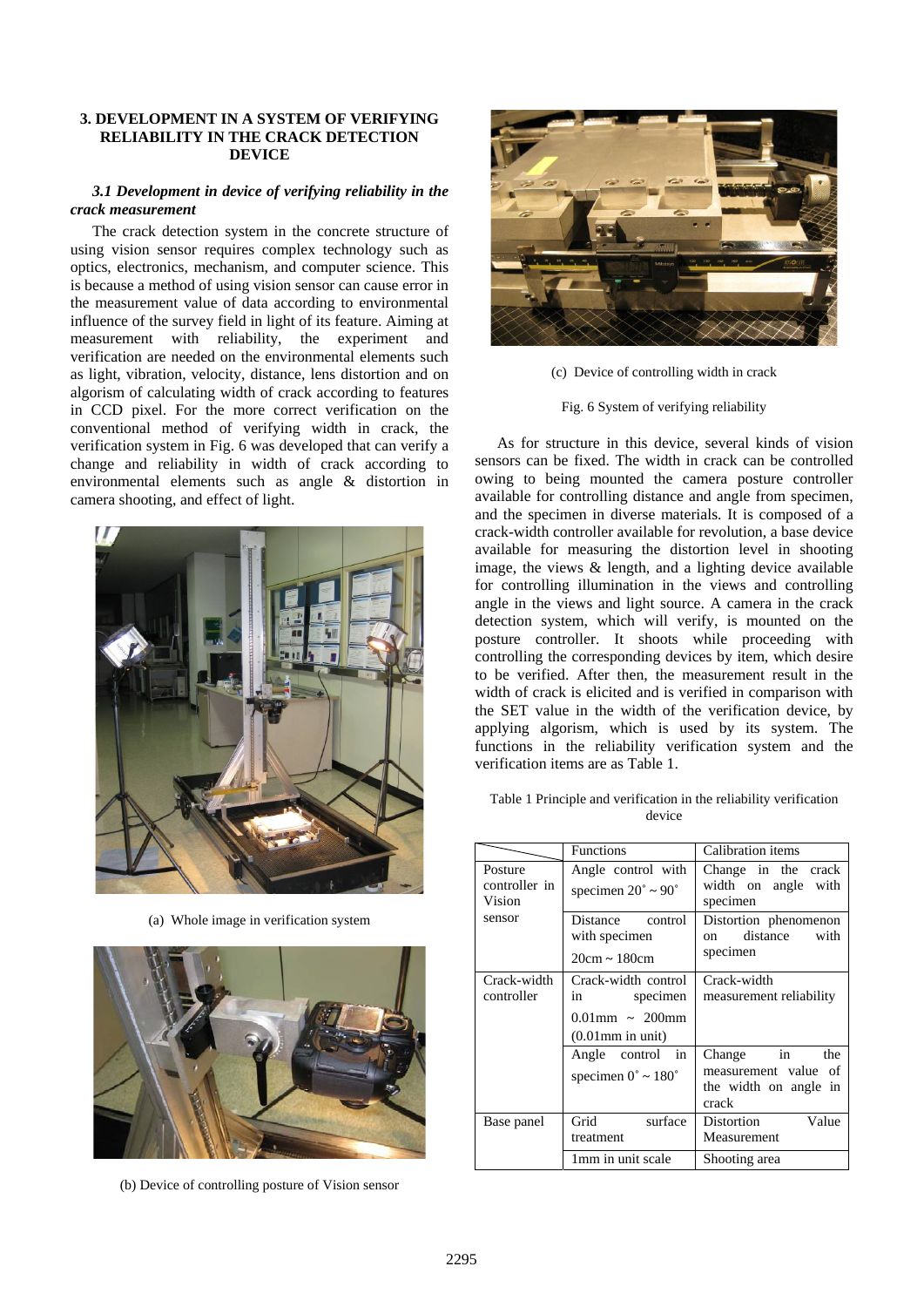## *3.2 Development in software of the crack-measurement reliability test*

The image processing software was developed that is available for experiment by image-processing stage in the acquired crack image, and for general analysis on its influence. Fig. 7 is showing the main screen in software. This software was developed with Boland C++, and was developed in order to possibly apply to image and to analyze it by mounting several techniques on the image processing. The detailed functions are as Table 2.



Fig. 7 Reliability verification software

Table 2 Functions of reliability verification program

| <b>Functions</b>           | Detailed functions                       |
|----------------------------|------------------------------------------|
| Image Type                 | BMP, JPEG, TIFF, PCX, WMF, EMF, PNG      |
|                            | TGA,EPS                                  |
| Histogram                  | Enhancement in contrast of color,        |
|                            | Histogram equalization, Gaussian filter  |
| Edge extraction and        | Sobel, Prewitt, Laplace, Median          |
| noise filter               |                                          |
| Morphology                 | Dilation, Erosion, Open, Close           |
| <b>Binarization</b><br>and | Binarization Threshold Value setting,    |
| morphology filter          | Global binarization, Local binarization, |
|                            | Dilation, Erosion                        |
| Crack measurement          | Crack automatic measurement              |

## **4. DEVELOPMENT IN THE CRACK-WIDTH VERIFICATION DEVICE OF USING THE RELIABILITY VERIFICATION SYSTEM**

## *4.1 Crack-width measurement experiment*

The crack-width measurement experiment was performed in order to research into the setting and the verification method in Threshold Value proper for crack, which is the most important item shown in image, by using the developed reliability verification system.

The vision sensor, which was used for obtaining the crack image in this experiment, is Nikon D2x, which was mounted CMOS censor, in 23.7×15.7mm of size. And, the valid pixel is 12.4 Megapixel. As the film valid pixel supports three modes in L, M, S, this experiment was used S mode: 2144×1424 pixel. Lens was used NIKKOR 18-55mm. Setting was made as Fig. 6 (a)(b). Camera forms perpendicularity in specimen. As formula (1), the view was set to 214.4×142.4mm. Actual length, which is indicated by one pixel, was set to making it 0.1mm. As for lighting, 2

pieces of 650W Tungsten Halogen Lamp were arranged in order to be 60o with specimen. Brightness on the specimen was uniformed, thereby having minimized effect on light.

Experiment acquired image while changing each of crack width up to  $0^{\circ} \sim 90^{\circ}$  by  $10^{\circ}$ , with increasing crack width up to 0.1mm~0.9mm by 0.1mm. Binarization was performed right after changing the acquired image by each case into 8bit Gray-Scale. Histogram equalization was omitted. Reasons for omitting histogram equalization are because the effect on light was minimized in the experimental condition, because the color of surface in specimen is equal, and because of excluding the effect of histogram equalization on crack width.

Given briefly explaining one example( $0.1$ mm  $0^{\circ}$ ) out of experiment by case along with photo, those are as follows.

First of all, given changing original image into Gray-Scale, it is as Fig. 8. In order to help understanding of description, a picture, which was indicated by expanding the central part in Fig.8, is as Fig. 9. Here, the corresponding pixel to crack needs to be indicated theoretically to be 1 pixel line. However, as shown in the figure, pixels are seen that have similar value to the crack sphere in the adjacent pixel line to 1 pixel line in the crack sphere. This phenomenon is the one that is shown in most of crack images, and is thought to be attributable to the influence of location in crack width, interference in light, and accuracy in the shooting area, in the arrangement of Photo Diode in CCD. Here, depending on how Threshold Value for binarization is established, the crack value may be 0.1mm, 0.2mm or 0.3mm. However, the crack-width value, which was set in the experimental condition, is 0.1mm, thereby having been able to be known that the pixel line, which is shown most darkly in the central part, is crack, and that Threshold Value of binarization in this pixel line is 37. The image, which binarized it with the value of 37, is as Fig.10.



Fig. 8 8bit Gray-Scale Image



Fig. 9 800% Zooming Image